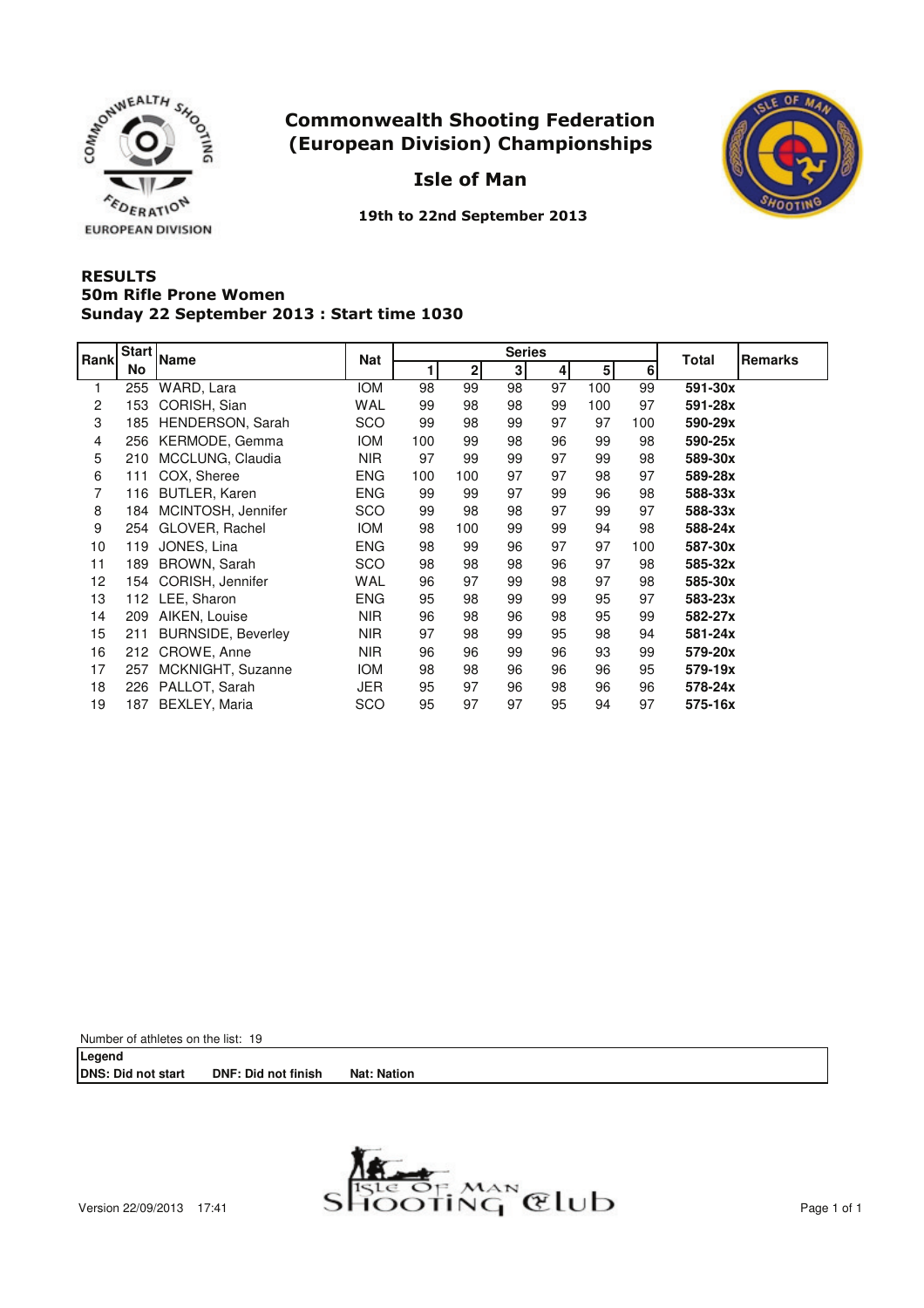



Isle of Man

19th to 22nd September 2013

## **RESULTS** Sunday 22 September 2013 : Start time 1030 50m Rifle Prone Women - Development

| Rank |    | Start Name             | <b>Nat</b> |     |    | <b>Series</b> | Total | <b>IRemarks</b> |    |             |  |
|------|----|------------------------|------------|-----|----|---------------|-------|-----------------|----|-------------|--|
|      | No |                        |            |     |    |               | 41    | 5               | 6  |             |  |
|      |    | 188 SHARP, Sheena      | <b>SCO</b> | 98  | 98 | 98            | 99    | 99              | 97 | 589-35x     |  |
| 2    |    | 113 BUCKLEY, Gabrielle | <b>ENG</b> | 100 | 98 | 98            | 98    | 97              | 98 | 589-28x     |  |
| 3    |    | 190 SPENCE, Fiona      | <b>SCO</b> | 99  | 96 | 99            | 99    | 98              | 97 | 588-36x     |  |
| 4    |    | 117 LAWRENCE, Erica    | <b>ENG</b> | 96  | 95 | 97            | 93    | 98              | 94 | 573-19x     |  |
| 5    |    | 258 CALLISTER, Perryn  | <b>IOM</b> | 96  | 94 | 95            | 94    | 96              | 96 | $571 - 21x$ |  |
| 6    |    | 118 DYER, Amelia       | <b>ENG</b> | 94  | 95 | 93            | 92    | 92              | 90 | 556-08x     |  |

**Legend DNS: Did not start DNF: Did not finish Nat: Nation**

Number of athletes on the list: 6

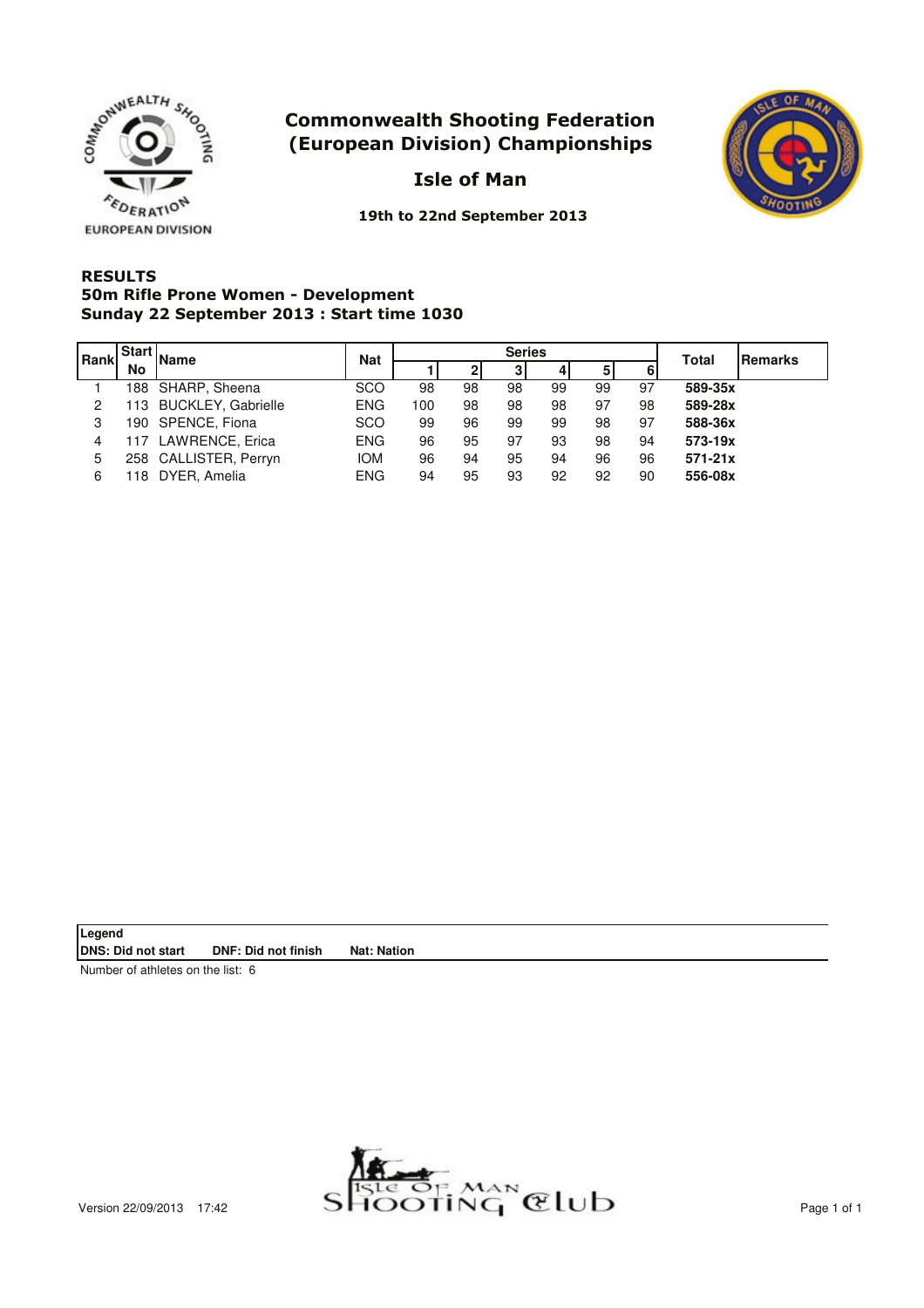

Isle of Man



19th to 22nd September 2013

#### **RESULTS** Friday 20 Septembet 2013 : Start time 1345 50m Rifle Prone Women Pairs

| <b>Rank</b>    | <b>Start</b> | <b>Name</b>       | <b>Nat</b> |     |     | <b>Series</b> |    |    | <b>Total</b> | Team    | Remarks  |  |
|----------------|--------------|-------------------|------------|-----|-----|---------------|----|----|--------------|---------|----------|--|
|                | No           |                   |            |     |     | 31            |    | 51 |              |         |          |  |
|                | 185          | HENDERSON, Sarah  | <b>SCO</b> | 96  | 98  | 100           | 98 | 97 | 98           | 587-23x |          |  |
|                | 189          | BROWN, Sarah      | <b>SCO</b> | 95  | 99  | 98            | 99 | 99 | 98           | 588-32x | 1175-55x |  |
| $\overline{2}$ | 254          | GLOVER, Rachel    | <b>IOM</b> | 100 | 100 | 98            | 99 | 97 | 99           | 593-37x |          |  |
|                | 257          | MCKNIGHT, Suzanne | <b>IOM</b> | 98  | 98  | 93            | 97 | 93 | 95           | 574-15x | 1167-52x |  |
| 3              |              | 112 LEE, Sharon   | <b>ENG</b> | 97  | 96  | 99            | 94 | 97 | 98           | 581-21x |          |  |
|                | 119          | JONES, Lina       | <b>ENG</b> | 97  | 95  | 98            | 98 | 98 | 99           | 585-25x | 1166-46x |  |
| 4              | 209          | AIKEN, Louise     | <b>NIR</b> | 98  | 95  | 97            | 98 | 97 | 96           | 581-21x |          |  |
|                | 210          | MCCLUNG, Claudia  | <b>NIR</b> | 97  | 94  | 99            | 98 | 97 | 99           | 584-25x | 1165-46x |  |

**Legend**

**DNS: Did not start DNF: Did not finish Nat: Nation**

Number of athletes on the list: 8